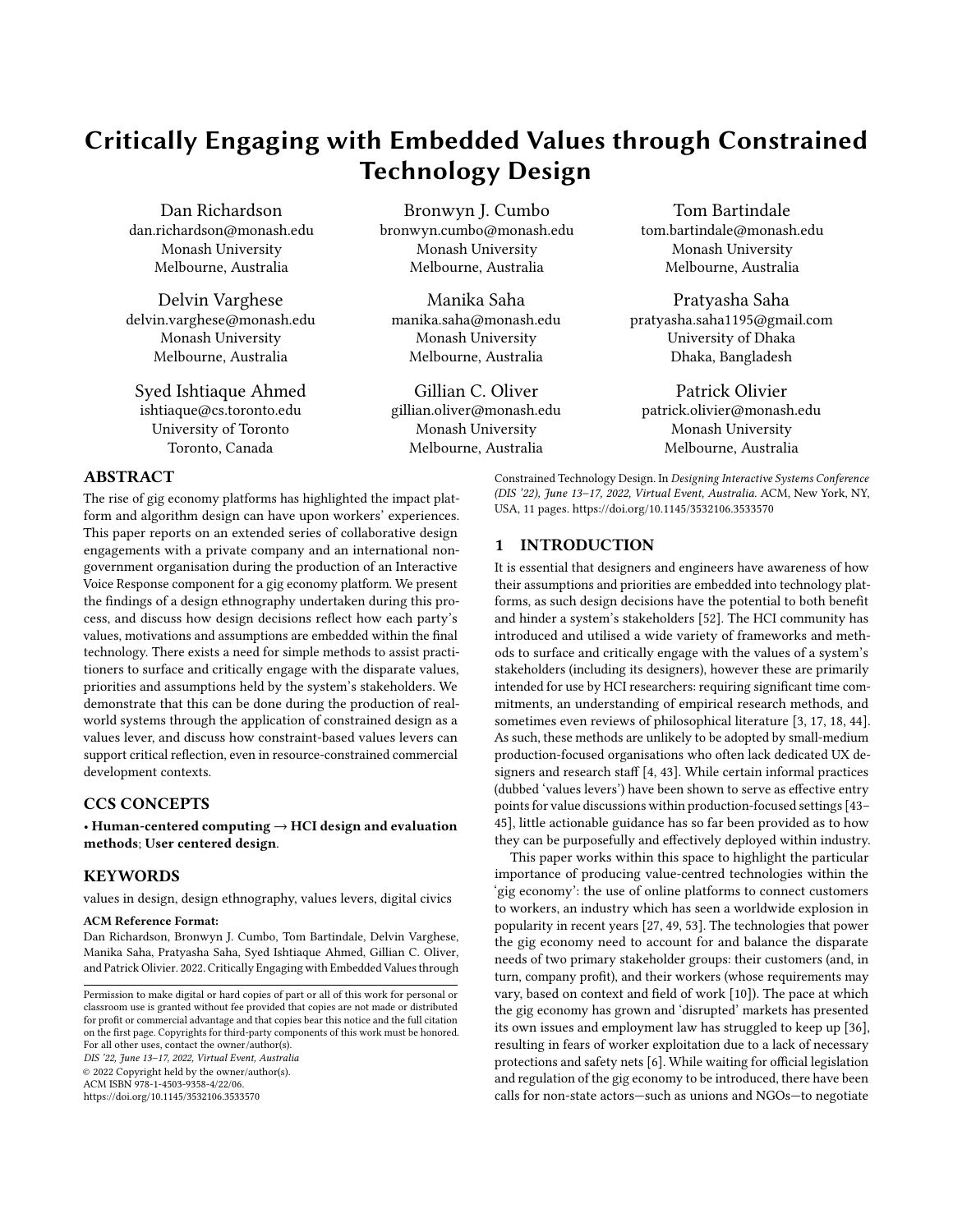formal agreements with gig economy companies, providing shortterm benefits to workers and highlighting current issues [\[36\]](#page-10-10).

This paper directly engages within this context, and presents findings from an extended series of collaborative design engagements with an international advocacy group (pseudonym: 'NGO') and a start-up company (' $GigCo$ '), which runs a gig economy platform for disadvantaged domestic workers in Dhaka, Bangladesh. The product of these engagements is an Interactive Voice Response (IVR) system, designed to connect the predominantly offline domestic workers to GigCo's digital infrastructure in order to distribute and manage jobs. Using this system as a lens, this paper contributes: (i) the findings of a design ethnography, documenting how the creators' values, motivations and assumptions are embedded within the system; (ii) a demonstration of how the constraints of a technology medium can act as a values lever for critical reflection; (iii) discussion for how constraint-based values levers can support critical reflection in resource-constrained commercial development contexts.

## 2 RELATED WORK

## 2.1 Surfacing Values in Technology Design

The critical analysis of stakeholders' human values to inform technology design and use has become an increasingly popular research subject within HCI [\[44\]](#page-10-4), with contexts spanning from social media [\[12\]](#page-9-4), to education [\[41\]](#page-10-11) and games [\[17\]](#page-10-2). Traditionally, algorithms, platforms and databases have been discussed as if they are ethically neutral, and as a result values-based inquiry has been left outside of the scope of developers' design practice [\[43\]](#page-10-5). As the designs of systems and infrastructures can have implicit or explicit political qualities embedded within them [\[52\]](#page-10-1), the ethnographic study of such infrastructures can provide insights into designers' decisionmaking processes [\[47\]](#page-10-12). One of the most influential frameworks for approaching value-conscious design is Value Sensitive Design (VSD): an adaptable, tripartite methodology that uses theoretical, empirical, and technical approaches in combination with a guiding list of suggested values to scaffold philosophical analyses of systems or design spaces [\[18\]](#page-10-3). VSD has been previously reconfigured to focus on empirical techniques, such as photo elicitation and defamiliarization, which can assist in the discovery of non-prescribed values [\[29\]](#page-10-13). Such probes have been used to aid in the discovery of stakeholders' goals, priorities, preferences and expectations [\[17,](#page-10-2) [50\]](#page-10-14), or to support explicit and implicit discussions of participant values [\[3\]](#page-9-0). Other approaches, such as socio-technical integration, utilise research methods such as semi-structured interviews with designers to promote ethical reflection upon design decisions [\[16\]](#page-9-5).

However, such values-oriented processes are not commonly deployed by small and medium-sized software development teams in commercial settings, given their reliance on specialist research techniques and a common perception of them being slow or unnecessary [\[43\]](#page-10-5). Within these environments, designers often act as advocates pushing for human-centred design, often espousing values in tension with their organization's own interests [\[11\]](#page-9-6). Shilton argues that having a 'values advocate' within an organisation can be a viable approach, but acknowledges arguments that having a single advocate risks the marginalization of other voices, and that the need for such roles can be difficult to justify to leadership

[\[8,](#page-9-7) [32,](#page-10-15) [44\]](#page-10-4). While such approaches are effective ways of critically engaging with stakeholders' values [\[12\]](#page-9-4), the required time investment and knowledge of literature and methodology (e.g. designing probes, conducting interviews) effectively requires the presence of a researcher—an unreasonable expectation of smaller companies, who are often unlikely to even have dedicated UX designers due to the typical prioritisation of functionality over form, usability, and even ethics [\[4,](#page-9-1) [43\]](#page-10-5).

Shilton recommends the use of 'values levers': informal practices that call attention to designed infrastructure, serving as effective entry points for value discussions during the process of technology development [\[43,](#page-10-5) [44\]](#page-10-4). Whereas VSD provides grounded reasoning through theoretical, empirical and technical investigations for values-based design decisions, values levers instead act as provocations: prompting moments of reflection and (sometimes emotional) reaction rather than evidence-based reasoning with scientific rigour. While resulting arguments for design rationale may not hold up to academic scrutiny, this is likely to be a non-issue for many within commercial contexts, and is arguably counter-balanced by values levers requiring significantly less work. Examples of such levers include: designers and engineers self-testing their creations and encountering discomfort at how their data is used [\[43\]](#page-10-5); designers explaining their decision-making across disciplinary barriers, requiring re-framing and re-examination of practices [\[44\]](#page-10-4); and online communities of mobile app developers reflecting upon why technical constraints are put in place by mobile platform holders [\[45\]](#page-10-6). Such examples suggest that values levers can be introduced as effective prompts for reflection within a commercial development environment, without the need for interventions by specialist researchers. However, Shilton argues that in order for values levers to exist, they have to be deployed by practices and agents [\[43\]](#page-10-5). Outside of the examples given, little research has explored what practices could be used to purposefully deploy values levers within a commercial context to promote the discussion of values and practitioner reflection.

#### 2.2 The Gig Economy & South Asia

To lower costs and support scalability, gig economy platforms typically use algorithmic approaches to automate the allocation of the 'most suitable' workers to jobs [\[53\]](#page-10-9). In theory, this allows gig work platforms to offer high levels of flexibility and autonomy, as workers can ostensibly have control over when and where they work [\[6,](#page-9-3) [10,](#page-9-2) [53\]](#page-10-9). The success of ride-sharing and delivery services such as Uber has led to the 'gig' model being explored in many other service industries [\[6\]](#page-9-3). However, the recent popularity of gig work has prompted both caution and criticism: the industry's focus on quantified worker ratings and algorithmic assignment has been shown to result in low pay, social isolation, and overwork [\[53\]](#page-10-9). Questions have also been raised around whether current employment laws are capable of addressing workers' needs, such as sickness protection, when applied outside of traditional employment models: adding to fears of exploitation through a 'race to the bottom' of cheap pricing and low-cost labour [\[6,](#page-9-3) [49\]](#page-10-8).

Nevertheless, gig work has remained popular, particularly in South Asia: India and Bangladesh are amongst the fastest growing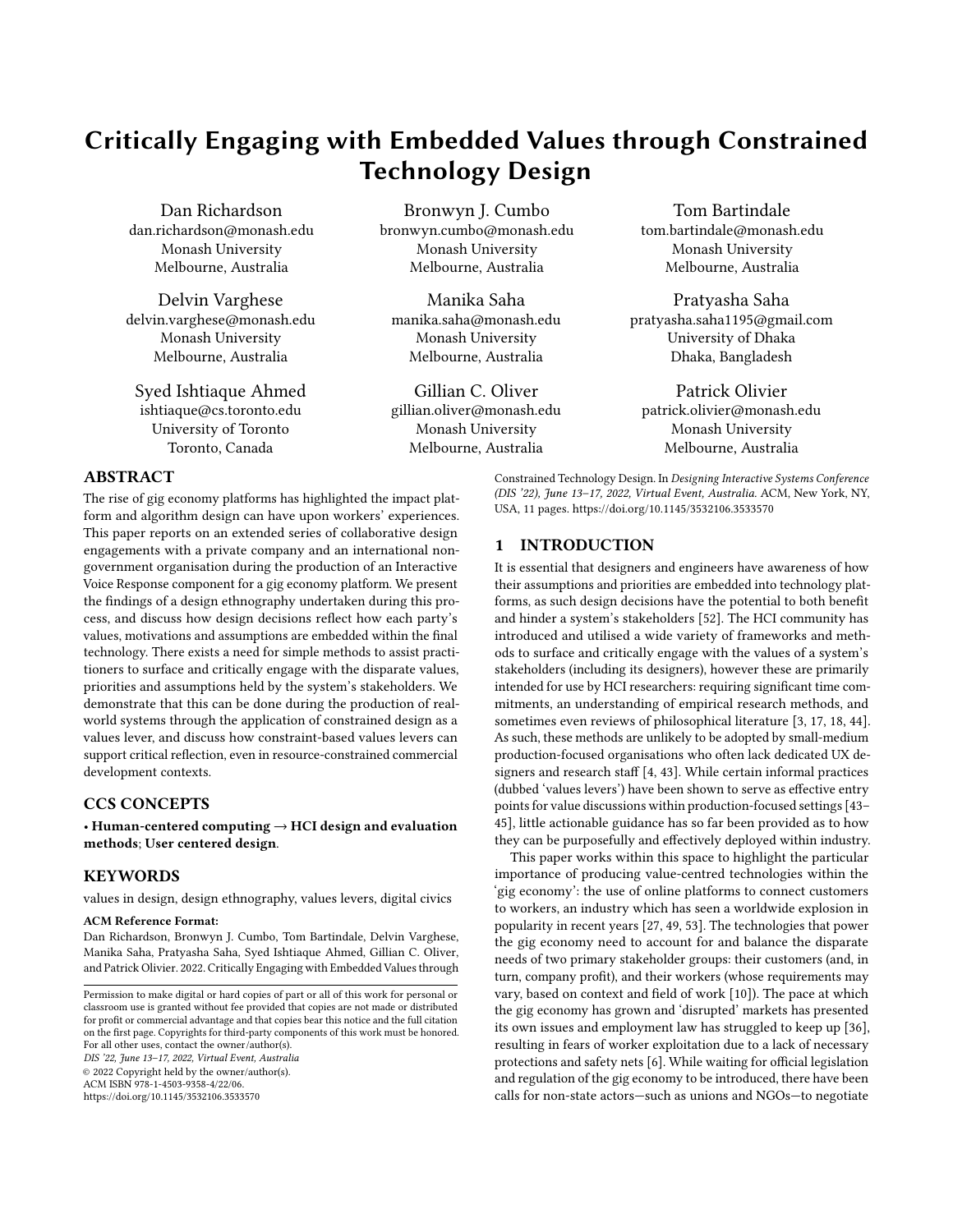freelancer markets in the world [\[39\]](#page-10-16). Ride sharing services are increasingly popular within Bangladesh [\[27\]](#page-10-7) and their unregulated growth has encouraged tens of thousands of rural and suburban youths to migrate to metropolitan areas, prompting calls for regulatory action [\[14\]](#page-9-8). Ahmed argues that those in Bangladesh without access to digital technologies cannot access these new employment opportunities [\[1\]](#page-9-9), further deepening an existing digital divide and highlighting concerns around workers being underpaid, overworked, and constantly monitored [\[24\]](#page-10-17). Minter argues that, while there is a need for governments to introduce enforceable labour standards, this will take time: suggesting that while government solutions are being negotiated, non-state actors should work with gig economy companies on formal agreements to support workers' fair treatment and identify current issues [\[36\]](#page-10-10).

#### 2.3 HCI & the Gig Economy

The HCI research community's involvement in the gig economy can be traced back to its undiluted form, 'crowdworking', where online workers are given microtasks and paid per acceptable completion. Such platforms have been previously used as cheap and easily accessible sources of research participants (e.g. [\[34,](#page-10-18) [35,](#page-10-19) [38\]](#page-10-20)). While early academic discourse frequently focused on improving such platforms' efficiencies, comparatively little investigation was taken into the workers themselves: their socio-economic status and the impact of the platforms' designs on them [\[24,](#page-10-17) [28\]](#page-10-21).

Recent years have seen more critical, values-based analyses: Martin et al. note the dehumanising rhetoric surrounding crowd workers (e.g. 'artificial artificial intelligence', and 'cogs in the machine'), and how such terminology makes them easier to regard as 'troublesome components' to be controlled, rather than real human stakeholders worthy of design considerations [\[33\]](#page-10-22). A common frustration relating to gig economy platforms is a lack of transparency: the deeper functioning of such systems (e.g. the specifics of work assignment algorithms) is often opaque to the worker, leading to worker frustration and a balance of power in favour of clients and platform holders [\[33\]](#page-10-22). Furthermore, gig economy platforms are generally not designed to support communications between workers, which has been identified as one factor limiting gig worker collective bargaining [\[20\]](#page-10-23). This weak bargaining power leads to the pace of work being determined by direct demands from clients, heightened by a lack of job security and a frequent oversupply of labour [\[53\]](#page-10-9). Lee et al. argue that increased transparency in the assignment process could elicit greater cooperation with work assignments, especially undesirable ones: because the current supply-demand control algorithms do not account for human factors (such as workers' capability and motivations), their use in motivating and controlling human behaviors created distrust of the system in workers [\[30\]](#page-10-24). Lee also noted that the practical opacity of a platform's algorithm can lead to workers resorting to speculation and sensemaking through external channels, such as with other workers on social media platforms [\[30\]](#page-10-24). Raval & Dourish note that gig platforms' monetisation models frequently erase the distinction of work and 'related work' (such as care labour), and that platforms place workers' own bodies and possessions as the sites of engagement between clients and corporations: placing additional focus

on workers' emotional performance, bodily presence and timeliness [\[40\]](#page-10-25). This combination of opaque, quantified evaluation and an apparent accountability for every interaction creates a hyperawareness of clients' ratings and the potential for psychological stress [\[30\]](#page-10-24).

Introducing technology interventions without care runs the risk of amplifying existing inequalities amongst workers, or even creating new power dynamics within a given platform's economy [\[33\]](#page-10-22). In response to these issues, Alvarez et al. call for a greater workercentred perspective in the design of gig economy platforms, focusing on transparency, professional development, networking and an avoidance of power asymmetry [\[10\]](#page-9-2). Designing the algorithms used by gig economy platforms to manage and assign workers in a human-centred approach will require practical methods of identifying the values and requirements of all stakeholders, including those of the designers and engineers [\[30\]](#page-10-24).

#### 3 CONTEXT

During this project we (members of an HCI research group based in Australia) entered into a three-way partnership with the Bangladeshi branch of an international NGO (anonymised as 'NGO') and GigCo (anonymised), a gig economy startup based in Dhaka, Bangladesh. Full ethical approval was received from our institutional review board before work commenced.

NGO was one of a number of organisations involved in a multimillion dollar international project ('OCP', anonymised) aiming to improve the safety and well-being of Bangladeshi female domestic workers. Domestic workers are typically hired to cook, clean, do laundry or even care for the children of a household. Estimates range between there being 2 million [\[13\]](#page-9-10) and 4 million [\[5\]](#page-9-11) domestic workers in Bangladesh, with around 80% being women or girls [\[5\]](#page-9-11). Despite their prevalence, domestic work in Bangladesh was only recognised as an informal profession in 2015, with the introduction of the Domestic Workers Protection and Welfare Policy (DWPWP) [\[26\]](#page-10-26). Prior to this, domestic workers were not entitled to time off, were not legally assured 'fair' wages (85% live under the poverty line [\[22\]](#page-10-27)), and there were few legal protections from abuse and harassment within their places of work [\[23\]](#page-10-28). However, adherence to these new policies has been inconsistent [\[25\]](#page-10-29), with a perceived lack of regulatory enforcement and reports of abuse still frequent [\[51\]](#page-10-30). Within this context, the OCP project aims to provide female domestic workers with skills training for formal job opportunities, to increase their awareness of their rights, and to support the Bangladesh government's capacity to enforce and monitor the implementation of the DWPWP.

In line with the policies promoting technologically-mediated social interventions in Bangladesh (e.g. [\[15,](#page-9-12) [21\]](#page-10-31)), NGO chose to partner with a gig economy company GigCo as a part of the OCP project. As discussed, gig economy platforms are increasingly common in Bangladesh [\[1\]](#page-9-9). Aiming to be 'the Uber of domestic workers', GigCo runs an app-based service through which customers can request a domestic worker through a smartphone app. Whereas other organisations within the OCP project recruited and provided training to domestic workers, GigCo provided work for them: configuring their business towards the promotion of the DWPWP by highlighting the workers' rights and implementing platform policies to improve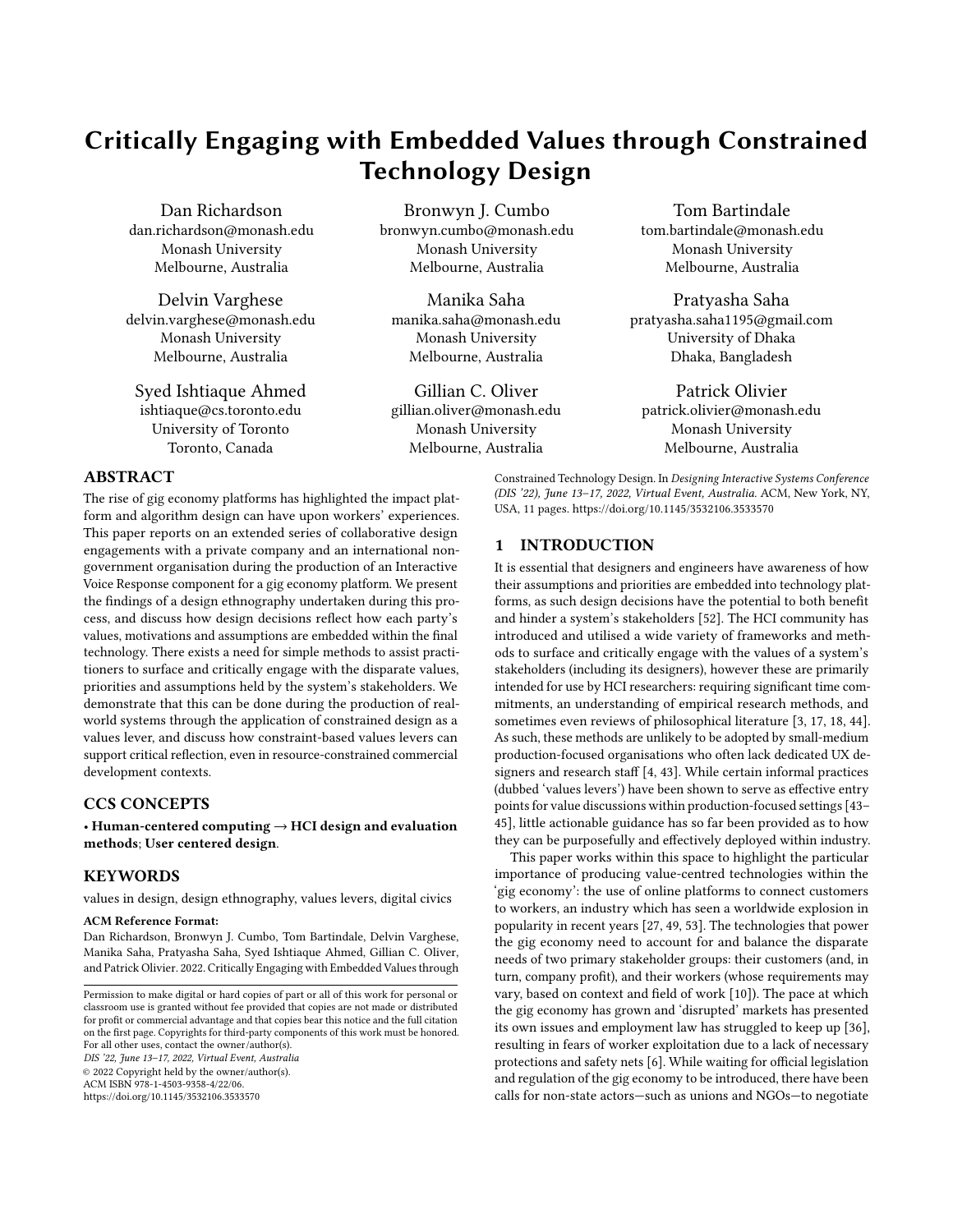the women's working conditions. On GigCo's app, the 'About Us' page notes that they 'dream to build an ecosystem where every family employs trained, skilled and verified domestic helpers' and that they aim to provide a 'secure workplace for millions of domestic helpers through our platform and establish "domestic work" as a dignified profession'. Taken at face value, GigCo's priorities are to create a platform which would enable them to: i) achieve their commercial goals, and ii) empower domestic workers.

Like many women in Bangladesh, GigCo's domestic workers are subject to a digital divide for which gender and socio-economic status are defining characteristics [\[19\]](#page-10-32). Most lack access to a smartphone, typically only having a 'feature phone' which can place calls and send/receive SMS (although low literacy levels render SMS of limited value). As a result, the majority of GigCo's workforce are unable to directly interact with the digital infrastructure to respond to client requests. Because of this, GigCo initially utilised 'local guides'—another tier of gig economy workers—whose function was to connect clients to workers by taking orders through the GigCo app and forwarding their details to domestic workers using phone calls. However, after several months GigCo reflected that local guides would often select workers based primarily on personal preferences, leaving the process open to favouritism.

In late 2020, GigCo and NGO decided to explore alternative, automated solutions to bridge the domestic workers with the digital infrastructure. They decided to create an Interactive Voice Response (IVR) system: an automated telephone-based system with which callers could interact using phone button presses. An automated IVR system was deemed to be more efficient and objective, as it provided a simple way to assign workers to clients through a consistent, automated decision-making process that would address previous concerns relating to the local guides. As a research team with experience of designing IVR systems and a pre-existing relationship with NGO, we offered consultation and advice during the design process of this new system, whilst simultaneously carrying out a design ethnography of the process to reflect on how the values of the three parties (NGO, GigCo and the research team) were reflected in the design of the IVR system.

#### 4 METHODOLOGY

The primary aim of this study was to understand how the values and motivations of the three partner groups directly influencing the design—NGO, GigCo, and the research team—were reflected in the design of the IVR system, and shaped by the constraints and possibilities that it offered. To address this aim, the authors undertook a design ethnography: a research approach that provides a critical and reflexive lens to a design process, providing insight into how the entanglement of actors, artefacts and processes within a context shapes design decisions and outcomes [\[2,](#page-9-13) [46\]](#page-10-33). Baskerville and Myers argue that design ethnography builds upon both 'ethnography for design' and 'ethnography to study design': that design ethnographers produce data to inform designs and gain insights into designers and their practices, taking a more active approach which can be both generative as well as descriptive [\[7\]](#page-9-14). This approach allowed us to provide consultation and feedback on the design to the other partners, providing them value to their involvement in the research. That said, our goal of gaining an understanding of GigCo

and NGO's values and motivations limited the extent to which we could influence the process. For example, when it became clear that GigCo and NGO would not involve domestic workers in the development of the system, we didn't suggest otherwise: doing so would have significantly affected the rest of the design process beyond being a representation of the two stakeholder groups' values.

Design workshops with GigCo and NGO were carried out over 11 months (November 2020 - September 2021). These engagements were held online, as GigCo and NGO were situated in Dhaka, Bangladesh, whilst the researchers were situated in Melbourne, Australia. Travel between these two locations was not possible due to travel restrictions imposed by the Australian government in response to the COVID-19 global pandemic. Research activities involved 12 onehour online video conferencing design workshops, with at least one researcher and one representative of GigCo. An NGO representative was present at 8 of these online workshops.

The workshops were carried out over three design phases:

- (1) Exploratory discussions, which aimed to understand the various partners and their priorities in this process. In these workshops, each stakeholder shared their specific interest in the process, their motivations for participating, and their intended outcomes. During this stage GigCo shared further details about their services, business model, structure and challenges and their underlying motivations for the design and use of this IVR system; whilst NGO provided details of the plight of domestic workers they have been supporting through their advocacy work, and their ideas of how the platform could improve the workers' livelihoods (e.g. through financial security and personal safety).
- (2) Iterative design, which aimed to develop an initial iteration of the IVR flow that reflected the needs and priorities of GigCo and NGO. GigCo led this phase, producing several iterations of the IVR system design in Microsoft PowerPoint detailing the 'IVR flow': the menus, information and options available to the domestic workers as they interact with the system over the phone (Figure [1\)](#page-4-0). During each workshop GigCo shared their screen to walk through the updated designs for discussion and feedback. These visual illustrations prompted more nuanced discussions of the values and motivations underpinning the IVR flow: raising questions around what information should be included (and excluded) by the system, and how included information should then be prioritised. The limited decision-making capacity of the IVR required that any divergent views on content and prioritisation be negotiated, meaning that each party's divergent values and perspectives were surfaced and negotiated during these discussions.
- (3) An operational prototype, which aimed to actualise and test the IVR process. In-lieu of a fully automated IVR system, GigCo used human call operators who followed the algorithmic recommendations and the designed IVR script to contact and interact with the domestic workers. Dubbed the 'Human IVR', this stage reproduced a 'Wizard of Oz'-style prototype, supplanting all local guides who had previously been employed by the company. Workshop discussions during this stage focused on this prototype's implementation, how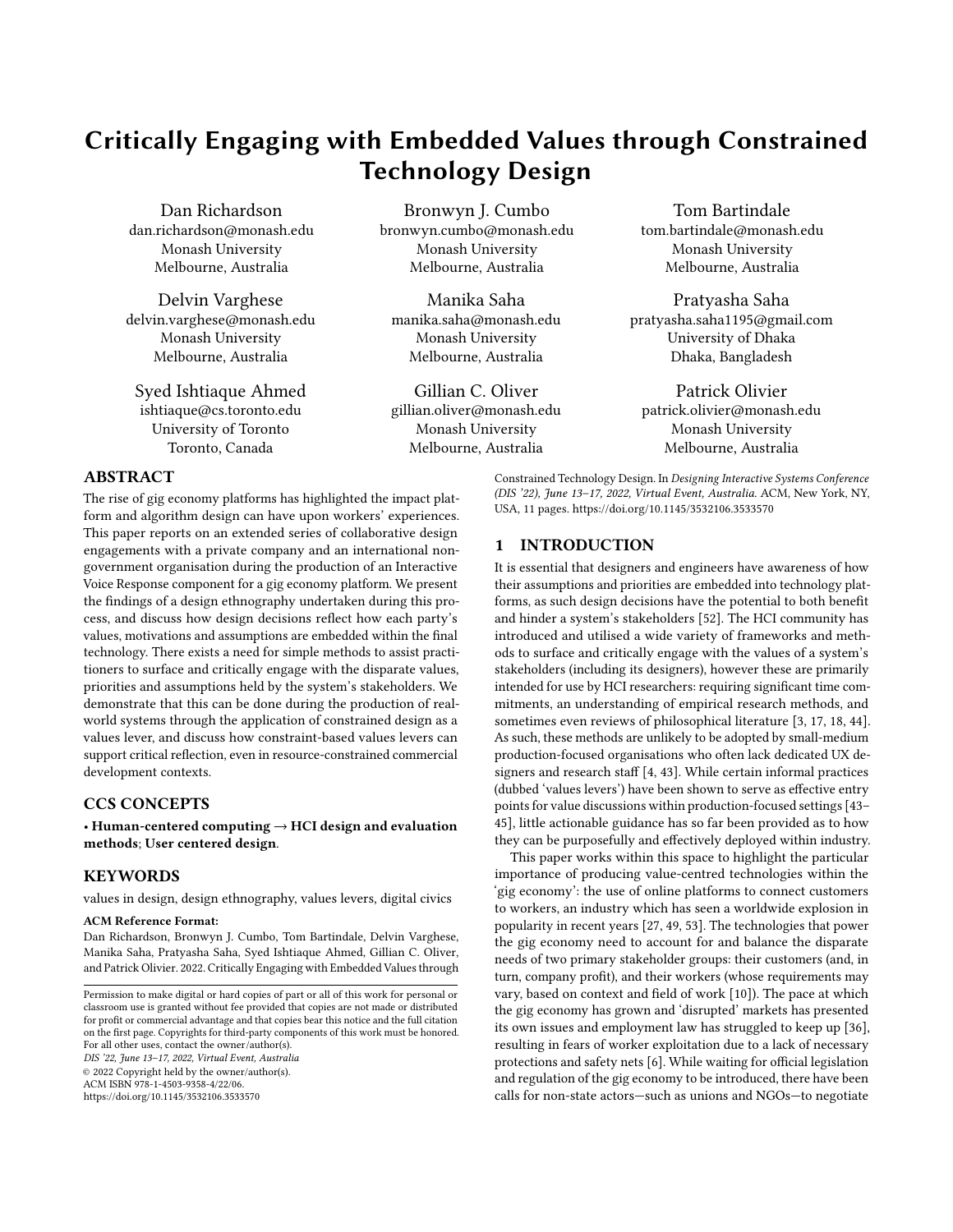<span id="page-4-0"></span>

Figure 1: The final design of one of the IVR menus, created by GigCo in Microsoft Powerpoint.

it was performing, and what feedback GigCo had received about it from the domestic workers.

A design ethnographer on the research team introduced an additional reflexive lens to these workshops to explore how the priorities and values of each stakeholder were reflected in discussions, and how priorities were negotiated and reflected in design decisions. This research was carried out through observations of the workshops (or workshop recordings), and semi-structured interview discussions both during or after the workshops.

#### 4.1 Data collection and analysis

In order to portray how the values and motivations of the design partners impacted the IVR's design, this paper uses the produced artefact as a lens through which we go on to discuss how the values and priorities of each design partner were negotiated and represented, and how such findings had practical consequences in the final design. As such, our analysis particularly focused on the decisions and negotiations surrounding the system's key features. Data used in the analysis included: (i) recordings of workshop discussions and interviews that were transcribed; (ii) notes taken by researchers during workshops; and (iii) visual diagrams of the iterations of the IVR flow (e.g. Figure [1\)](#page-4-0).

Data analysis involved three iterative stages: (i) the final IVR flow design was analysed to identify the specific points in a job cycle that domestic workers interacted directly with the IVR system; (ii) workshop transcriptions and meeting notes were then read multiple times to identify dialogue that directly or indirectly informed how and why workers would interact with the IVR system at each point; and (iii) dialogue between each stakeholder was screened for values and motivators that were surfaced and subsequently negotiated through this iterative process.

## 4.2 Researcher Positionality and Influence

The study's two lead researchers are not Bangladeshi or women of colour. In an attempt to mitigate the impact of cultural biases and contextual misunderstandings, this paper's three Bangladeshi authors often participated in discussions with the design partners and were frequently consulted by the other members of the research

team. To avoid an overbearing influence upon the design and resulting ethnographic data, the researchers' design suggestions were usually presented to the design partners as valid alternatives, rather than being definitively better options. The exceptions to this were when the existing design had the potential to cause harm or endanger the domestic workers (such as the system giving the workers' phone numbers to clients, see Section [5.2\)](#page-4-1). All changes to the design in each iteration were made by GigCo after having received feedback from NGO and the research team.

# 5 FINDINGS

The following findings are presented in relation to the final GigCo system design, looking specifically at ways domestic workers are likely to directly engage with the IVR component of the system during a single 'job cycle', from giving notice of availability to the final sign-off after a job is complete (illustrated in Figure [2\)](#page-5-0). We outline the purpose and quality of the interactions between the domestic workers and the IVR system as they are designed, drawing on recordings and notes from discussions held between between the research team, GigCo, and NGO.

# 5.1 Daily Check of Availability

Each domestic worker registered to GigCo receives an automated call from the IVR each morning to determine whether they are available to work that day, and if so are they are available to work in the morning or afternoon. This process was devised by GigCo and NGO to give all domestic workers registered to the platform an equal opportunity to work within their local area during a time that suited them. Workers' responses to the IVR are logged onto the GigCo system, informing an automated worker selection algorithm of which workers are available throughout the day.

# <span id="page-4-1"></span>5.2 Being Offered a Job

During their nominated working time, workers will then receive another automated phone call through the IVR system, saying:

> You have a work request of [X] hours from [area name] and it will pay you [Y] taka. The user's name is [name]. You [have/haven't] worked there previously. Press 1 to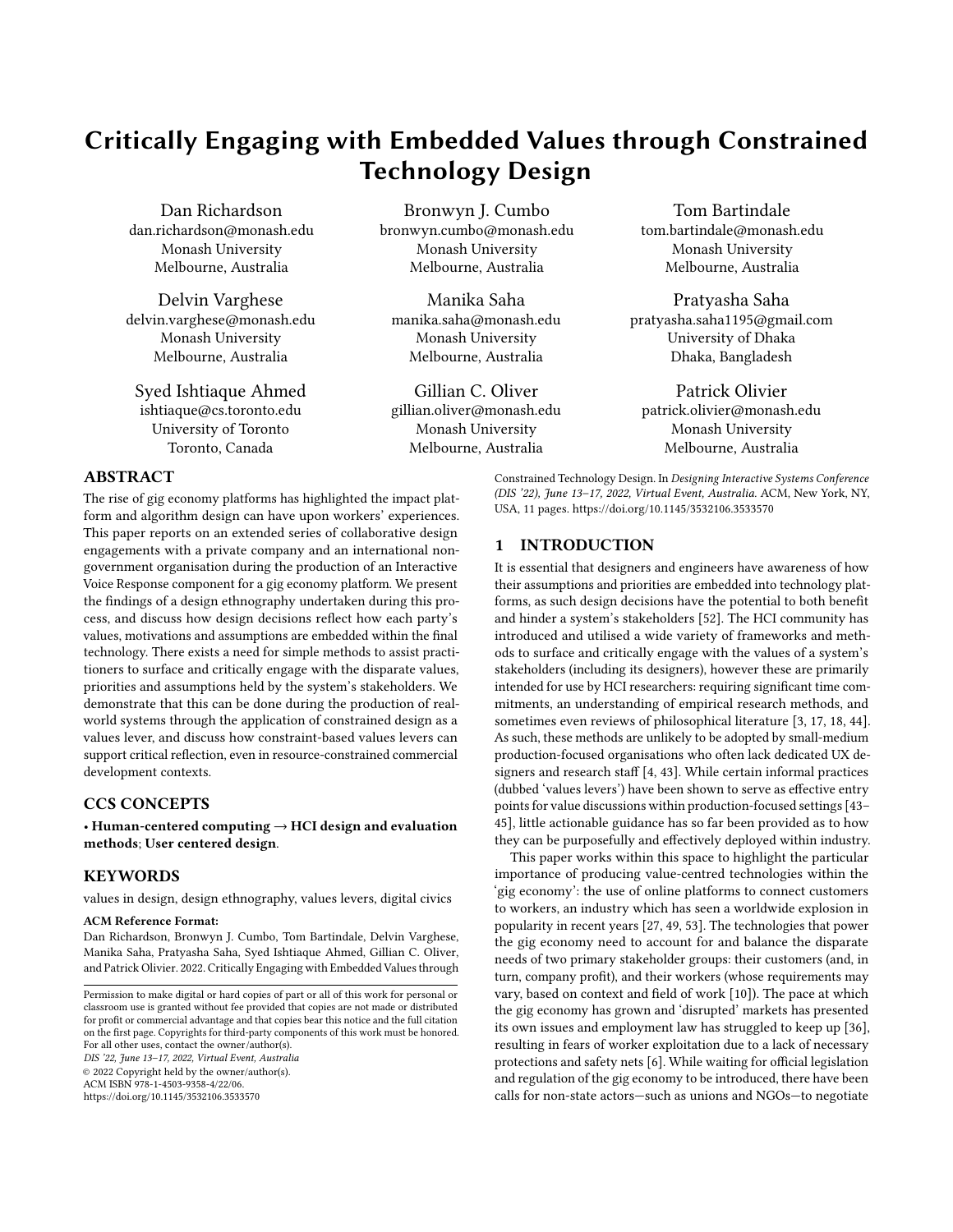<span id="page-5-0"></span>

Figure 2: The GigCo IVR system, as encountered by a domestic worker. (1) The system calls the worker in the morning to ascertain if they want to work, and if so when. (2) The client requests a worker through the smartphone app. GigCo's algorithm chooses a suitable worker and rings them to see if they will take the order. If so, the worker is asked to wait while GigCo check if the order is genuine. The worker receives a second confirmation call from the system, and, if the job is genuine, is then asked to give an ETA and leave towards the client's house. (3) During the journey, the worker is called up three times to get an updated ETA. (4) At the client's house, the worker calls the system to log when the work is started and finished. (5) After finishing, the worker waits at the client's house until an automated SMS arrives confirming that the client has paid. At any time, the worker can call the system to get information about a current job or their wages, get help from the GigCo office or emergency services, or to contact the client.

#### accept the order. Press 2 to reject the order. Press 3 to hear the order again.

If they accept, they are played an audio recording detailing the exact location of the client's home, and asked to either reject the job or re-confirm it by giving an estimated time of arrival (ETA), with the options of 30 minutes, 60 minutes, or longer than 60 minutes. There is no option to delay or negotiate an alternative time. If the worker rejects the order or if they hang up, the system will call the next worker prioritised by the algorithm.

5.2.1 Prioritising Workers for a Job. The group's discussions around this IVR menu prompted queries about how the platform's algorithm should select workers. GigCo and NGO negotiated three factors that were aligned with their priorities:

- Proximity of the Worker's Home to the Client: the algorithm prioritises workers within a 1km radius of the client's home, and then gradually extends out to 2km depending on availability. This reduces the travel time and cost to the worker, whilst also increasing worker reliability as they are more likely to arrive at their estimated time.
- Work History: workers who have previously worked for a client will get priority with them, unless they received a poor rating from the client. This was to promote stability for both workers and clients.
- Ratings of the Worker: workers are given two quantified scores, reflecting i) the frequency in which they accept or reject offers of work and ii) their average rating given by past clients (out of 6).

However, these three factors present in the final design are not inclusive of all concerns brought up during these discussions. For example, NGO's representative suggested that the algorithm should take workers' ratings of clients into account—a feature absent from the 'Human IVR' implementation:

"One rating will be from the employer's side: if she gets five [stars] she'll be called again. We are also taking ratings from the employee level—how she feels working there. Are you going to consider this? Because it might be that she might not be comfortable with working there: it might be that I'm a bad person, and give her five stars to get her again, but she's not comfortable with me."

Further discussions centred around the fact that the worker was given little access to information regarding both the client and the job when choosing whether or not to accept. For example, the IVR menu design did not give the worker information regarding the nature of the work (i.e. what they would be doing), the client's rating by other workers, or who will be present in the household during the work. In contrast, clients were given access to the worker's past ratings, a profile photo, the amount of training they had received, and their phone number. Some of these omissions could be explained by the limitations of IVR, the need for timeliness, and that logistical information about the job took priority. However, GigCo were also concerned that the inclusion of additional information such as client ratings could 'confuse' the workers—when we suggested that workers be provided with clients' ratings prior to accepting a job, GigCo responded by saying:

"The domestic worker might not understand the rating system to be able to assess the client. So I think we need to do the screening from the back end."

When we raised the potential safety and privacy issues regarding giving clients access to female workers' phone numbers [\[42\]](#page-10-34), GigCo claimed that it hadn't been an issue. However, as removing access to phone numbers could potentially lower the worker 'bounce rate' (when clients use the workers' details to hire them directly, outside of the GigCo platform) they became interested in routing the calls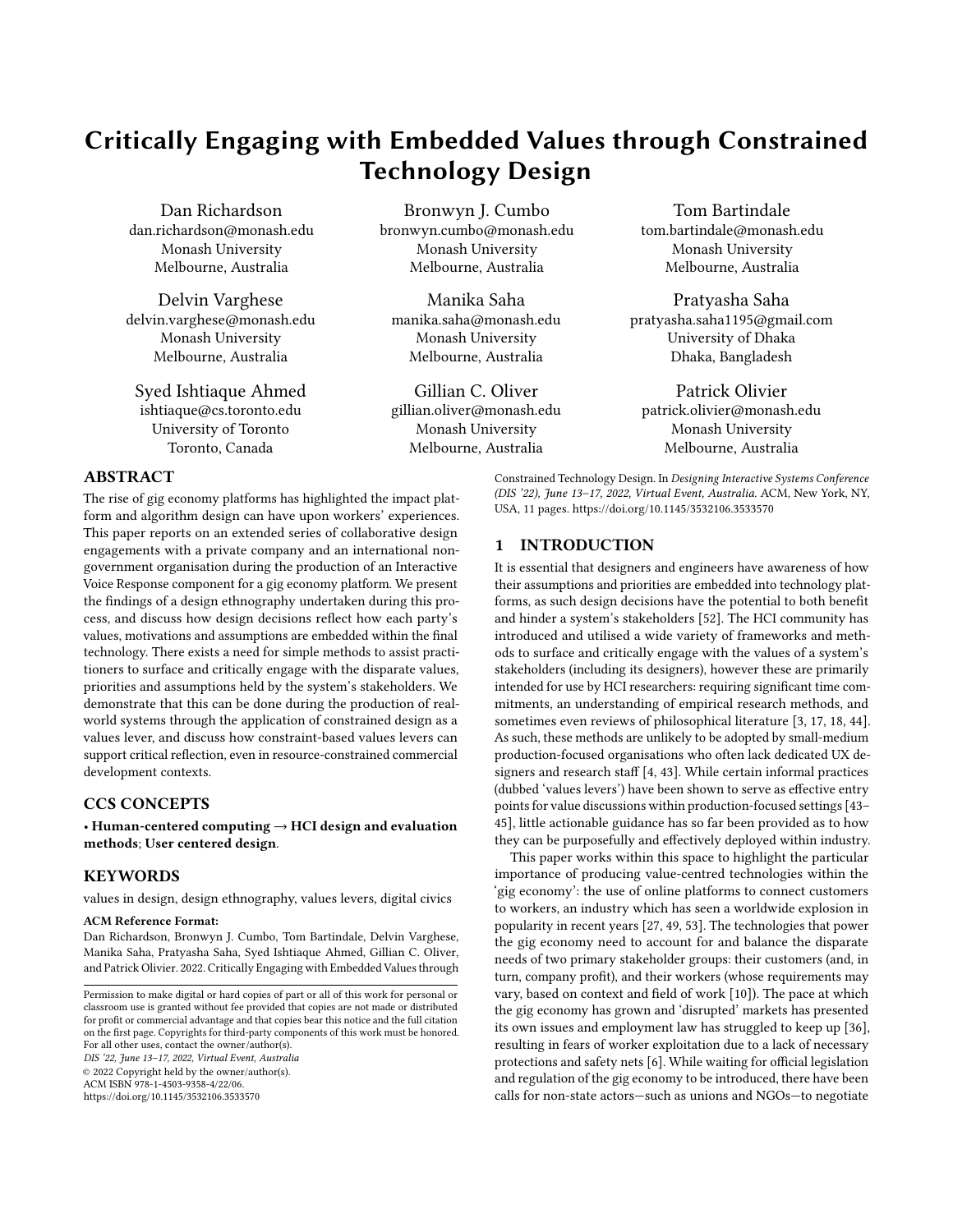through the IVR as an intermediary. At the time of writing, the GigCo app still gives clients access to the workers' phone numbers.

## 5.3 Confirming the Job

After the worker accepts the job request, they are asked to wait while a GigCo customer support agent manually calls the client directly to confirm that the job is legitimate: GigCo explained that clients often place test orders to see how the system works, and so they call to confirm every order. When we queried why the domestic workers were called prior to confirming with the client that the job is legitimate, GigCo expressed that this process meant they could avoid cancelling on a client in an instance where they couldn't find a suitable worker:

"We do not want to call the user without first confirming that we have a domestic worker in place to serve him. It will make him dissatisfied."

If the client confirms the job, the worker then receives a second automated call saying that the job is legitimate, and reminding the worker of a number of safety procedures:

Your order has been confirmed. Please set out for [name]'s house at [area]. Please only enter the user's house if you see a woman in the house, wear a mask, and immediately report any safeguard issue by calling us. Call us back at [phone] whenever you need any support. To hear the user's detailed address, press 1. To talk to the user, press 2. To talk to the office, press 0. Otherwise, please hang up now and set off for the user's house.

The NGO representative noted that the safety checks included here were part of a broader strategy devised by NGO to explicate the importance of safety, and aimed to exclude particularly 'risky' client groups from the service:

"We do not provide the service to any single male households—bachelors. We normally provide the service to the family. [It is] compulsory that there is one female member present during the work day."

## 5.4 Travelling to the Job

Once a job is confirmed, the IVR system calls the worker as they travel to the client's home up to three times to 'track' their progress and get an updated ETA. The first call is made 15 minutes after the confirmation call, and asks if the worker has left their home yet; the second call is made after two thirds of the given ETA has expired, and asks for an updated ETA; and the final call is made 10 minutes after the ETA if the worker has not yet logged the start of work. These calls offer workers the option to connect to the client for a single call per job, to support workers asking for more specific directions without irritating the client.

When we queried about why workers were being called on three occasions over a short period of time and suggested that it might be intrusive, GigCo expressed that they had doubts about worker reliability and professionalism, expecting this number of calls to be necessary:

"We have to maintain a certain time—on the user's side we have already committed them at the start of the order that it will take 30 minutes, based on the estimation of the domestic worker [...] so we keep pushing them. [...] When we test the system we might find that we need more tracking calls, maybe we don't need this many, even."

GigCo received negative feedback from their workers about the tracking calls during the 'Human IVR' prototype. Despite finding that they were unnecessary during the prototype, they expected the calls would still be needed in the final automated version:

"Maybe they're on their way, on the bus—they really don't want to receive a lot of calls. [...] We don't need to call that much: without calling the domestic workers, after half of the time almost all of them went to the customer's house. [...] But I'm worried that in the case of the IVR, it will be lower: it may be that we need at least one tracking call at the start [of the journey]."

# 5.5 Safety Measures & Starting the Job

Once the worker arrives at the client's home, they call into the IVR system to log the start of work. Prior to doing so, they are required to check that the client has met the safety conditions of the platform: ensuring there is at least one woman in the home, and that the worker feels comfortable and safe. If these safety requirements aren't met, GigCo explained that the workers are advised to leave the house immediately and call the IVR to log a safety breach:

> "Our domestic workers are instructed to check if there is a female member or not. What happens if they see the house doesn't have a female member? They come back. We have a status called 'maid return'. It happens, maybe every day two or three times."

Should these safety measures not be sufficient, workers can call into the IVR system and are given options to connect with emergency services and an independent women's helpline. After feedback from the research team, GigCo moved these options to be read at the beginning of the IVR menu, ahead of more frequently used options relating to starting and finishing a job or checking on earnings.

GigCo and NGO emphasised that prior to the IVR system, logging the start and end of a job used to be in the control of the client through the smartphone app, but that they would sometimes deliberately log inaccurate times to reduce the cost of work:

> "Sometimes the customers are very tricky—he will not say anything [about the time being over] because she is busy doing something."

## 5.6 Completing the Job & Payment

Once the worker completes a job, they are required to call into the IVR system and log the end of work from the client's home. The client then makes an online payment via the GigCo app. Once the payment is complete, the worker is then sent an SMS stating:

The client has paid the bill. You can leave the house. Your payment will arrive in your account shortly.

However, when we queried if the often illiterate workers are able to understand the message, GigCo responded:

> "No, not really. Sometimes they can use it as an indication there is a sound."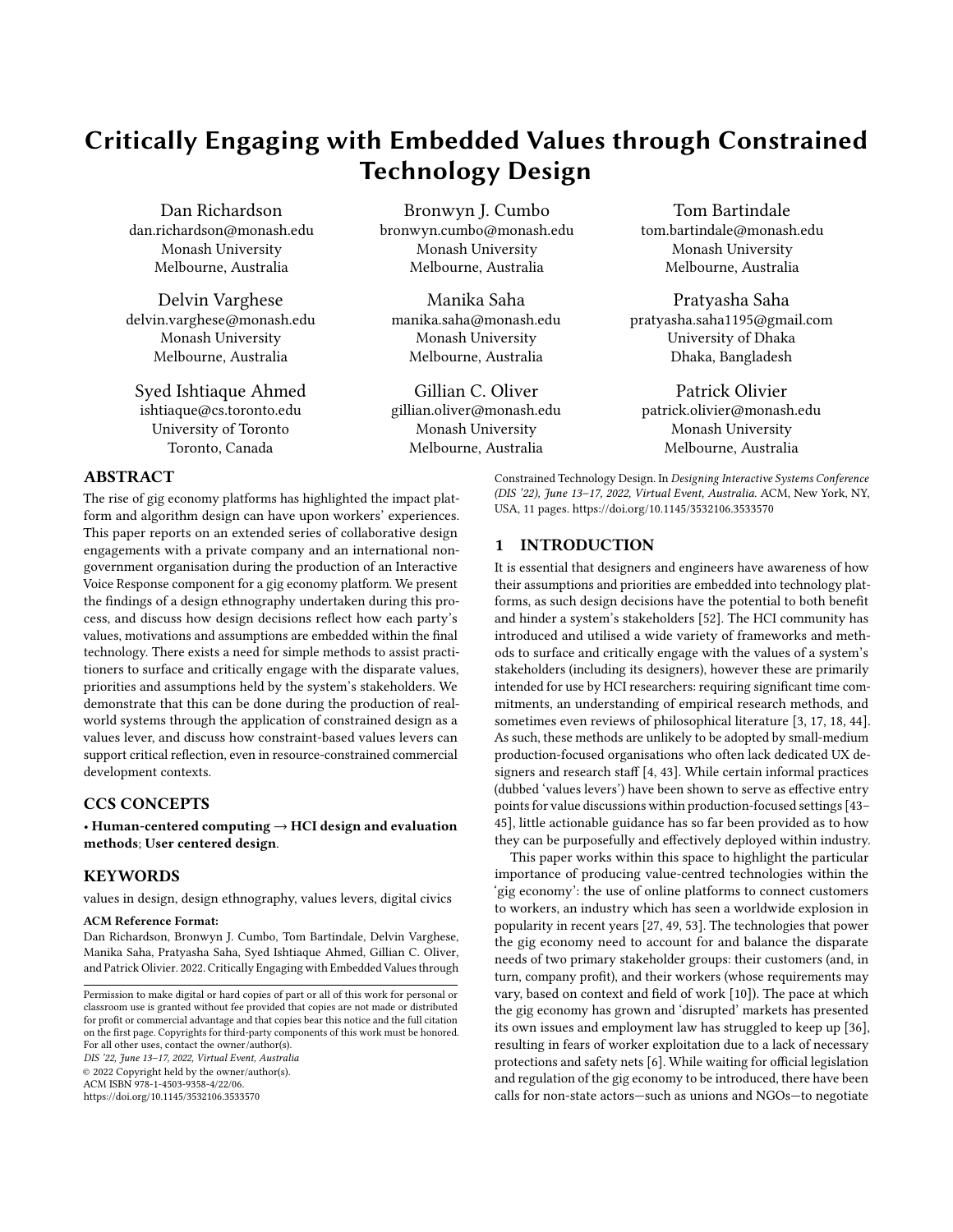In our discussions, GigCo emphasised that workers are permitted to leave the client's home only after they have received this confirmation message. GigCo explained that cash payments were no longer permitted, as online payments enabled them to regulate payments more transparently:

"If the workers are paid in cash like in their other jobs, they can sometimes not get paid or get paid less".

#### 5.7 Leaving Feedback about the Client

After leaving the client's home, the workers have the option to leave feedback about their experience with that client by calling the IVR system, which gives the option to rate their client out of six stars or give additional feedback by leaving a recorded message. These messages are later listened to by a GigCo staff member and logged onto the system. If a worker reports a negative experience with a client, GigCo addresses this by calling a worker directly and clarifying the issue, and—if deemed necessary—will call the client to inform them of a breach of conduct and potentially block them from using the service for a period of time.

# 6 DISCUSSION

This IVR system enables domestic workers to participate in the gig economy: without requiring smartphones, internet access or any significant level of literacy. However, despite the project's primary goal being the empowerment of the domestic workers, there are a number of design decisions evident which would be detrimental to the workers' experiences when using the system. The design highlights that the IVR medium's inherent constraints required decisions to be made, resulting in some motives and values being prioritised over others throughout the workers' job cycle. We argue that when examined, these decision points act as values levers: revealing how the diverse and sometimes conflicting values of GigCo and NGO were prioritised and ultimately included (or excluded) from the final system design, often at the expense of the workers. In this discussion we reflect on how these values were surfaced and negotiated through the design, and discuss the broader implications of how constrained design can be used in commercial contexts as values levers.

# 6.1 Highlighting Embedded Values through Design Decisions as Values Levers

Contrary to GigCo and NGO's belief that the IVR system would offer more objectivity than the 'local guides', such infrastructures feature embedded biases informed by the values and priorities of those involved in the design process [\[52\]](#page-10-1). In turn, analysing and querying the design of technological systems can give insights into the designer's priorities, attitudes and assumptions [\[47\]](#page-10-12). As such, querying the choices required during the design of the IVR component re-framed them as values levers: acting as entry points for reflection and values discussions [\[43\]](#page-10-5). In this way, we have been able to gain insights into how the stakeholders' values were embedded within the final system design, through the inclusion, prioritisation, and omission of pieces of information and functionality accessible to workers:

- GigCo's low expectations of the workers There are multiple elements within the system's design which suggest that GigCo had low expectations of the workers. For example, the 'tracking calls' were perceived by GigCo to be a necessary inclusion to prompt workers to arrive at clients' houses on time: even after a high success rate during the 'Human IVR' deployment (where the calls had been removed due to complaints from the workers), GigCo was concerned that workers would not leave on time if the calls were not coming from a human operator. As in crowdsourcing platforms, this intrusive use of technology for monitoring frames workers as 'troublesome components' to be controlled, rather than human stakeholders to be designed for [\[24,](#page-10-17) [33\]](#page-10-22). GigCo also believed that the women would be confused if given the ratings of clients when offered work, and that such decisions should be made algorithmically 'from the back-end'. Furthermore, while clients had access to workers' phone numbers, workers were only able to directly connect to clients once by routing through the IVR system. These low expectations and the unequal provision of information and control contribute towards a final design where the worker has little power: as seen in analyses of other gig-economy systems [\[10,](#page-9-2) [20,](#page-10-23) [30,](#page-10-24) [33\]](#page-10-22), a lack of information flow and opaque, algorithmic control often results in a system where the worker has less power than other parties.
- Prioritising clients over workers As noted, GigCo are principally a for-profit company, and the system's design reflects their prioritisation of clients' interests over those of the workers. This is evident through design decisions both benign (e.g. the worker is called to accept a job before the client is called to confirm it is legitimate; that workers receive automated calls, while customers are called by human operators) and those that have serious potential consequences (e.g. that workers' ratings of clients were not provided during IVR calls offering jobs, nor being considered by the algorithm during 'Human IVR' deployment; that GigCo had few concerns related to safety when sharing workers' phone numbers with clients). As Lee argues, supply-demand orientated algorithmic controls frequently do not account for human factors [\[30\]](#page-10-24): such issues are further evident in this system, where workers are pushed through repeated phone calls during travel, prioritising keeping clients' waiting time to a minimum. Similarly, the requirement that workers stay in the client's house until GigCo has received payment again suggests that little thought had been given to the workers' experiences of the system, and serves as an example of the workers themselves being the site of engagement between the client and a corporate entity: placing additional focus and pressure upon the worker's physical presence and emotional performance  $[40]$ . Finally, that  $GigCo's$  platform is built around technology that the client has access to but the worker does not—with the IVR component's existence being an attempt to navigate this core inequality—highlights that the system's human-centred design focus is on the clients, not the workers.
- Loss of focus on workers While NGO made fewer contributions to the design, they were consistent in evidencing their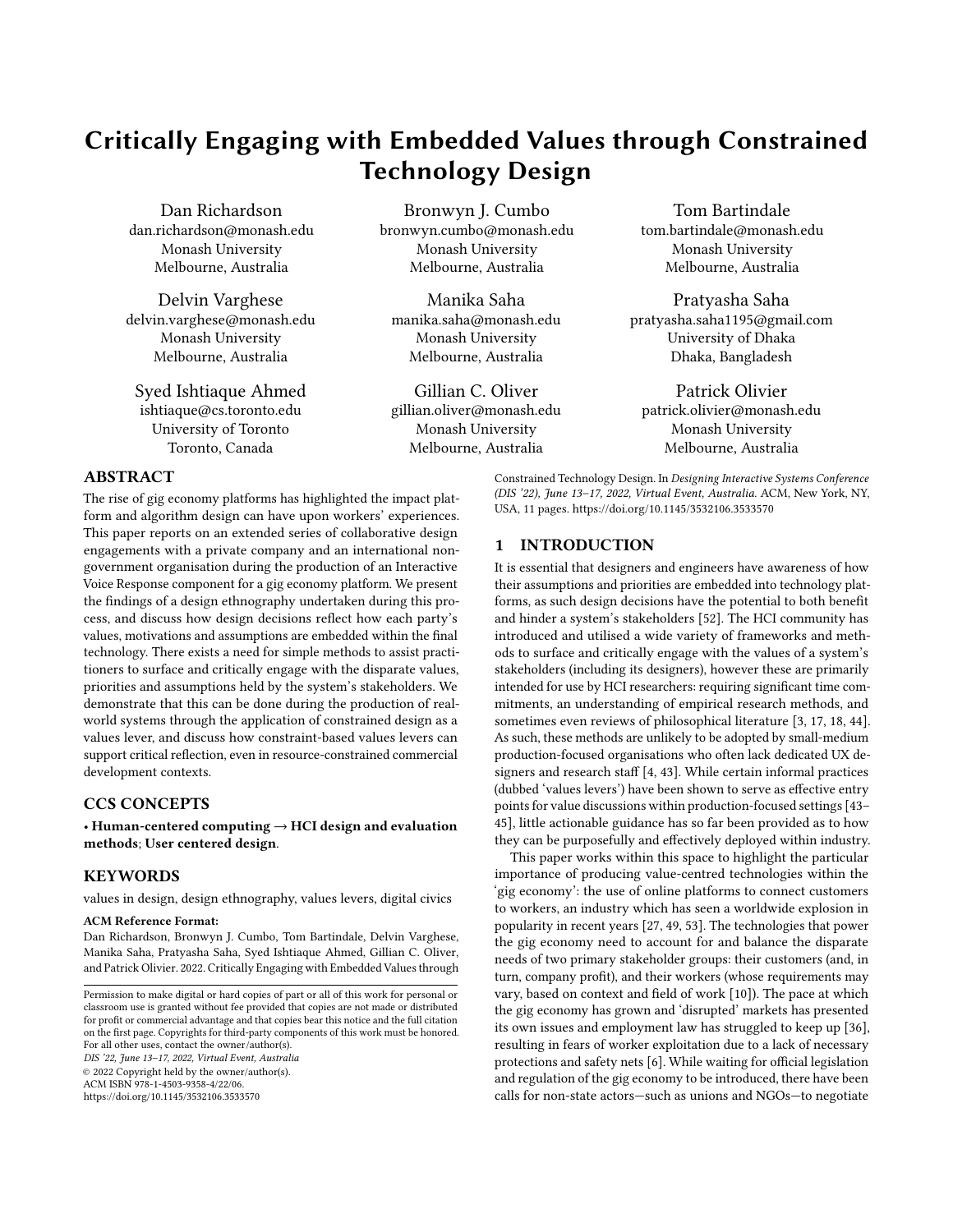stated goal of improving the well-being of women domestic workers: suggestions such as the algorithm accounting for workers' ratings of clients and the inclusion of safety reminders had a clear focus on improving the workers' safety and agency. However, within the final design the focus on women's empowerment was lost, and the women were no longer the priority. As the party with the platform and task of creating the implementation, GigCo had the most control over the system's final design. Despite producing some concrete improvements towards the upholding of the standards set out in the DWPWP, as a for-profit company GigCo's priority was understandably to make money, and so the focus of the project naturally shifted from the women being the cause to being the product: no longer the priority, but a commodity in a capitalist process.

We present these insights as evidence of how values levers can be applied by designers as a simple tool to reveal and reflect upon what values are embedded and prioritised within their designs and processes. As Martin et al. argue, technology interventions introduced without care into gig-economy ecosystems have the potential to reify existing inequalities or create new ones [\[33\]](#page-10-22). Before attempting to introduce what we think are worker-centred interventions [\[10\]](#page-9-2), we as designers and engineers need to reflect on our own interests, and how they compare and contrast with those who will be affected by the systems we create. While actually engaging with the workers in consultation or even a full co-design process would naturally be a more effective way to ensure a more suitable human-centred final design [\[31\]](#page-10-35), these practices are frequently overlooked within commercial settings [\[4,](#page-9-1) [43\]](#page-10-5). We argue that in such cases, some level of critical values reflection is better than none, and that values levers are a useful and simple tool for engaging in this space without requiring additional investment or expertise.

# 6.2 Using Constraints to Introduce Values Levers in Design Practice

Many of the values levers discussed above were resultant from decisions that GigCo and NGO were forced to make due to the limitations of working within the IVR medium. Within an IVR system, menus and messages are usually prescribed, linear, largely static and should be limited in length to support cognition [\[48\]](#page-10-36). Such limitations require judgements to be made not only on the inclusion of information, but in what order it is presented. Furthermore, most traditional IVR systems act as blunt instruments: the enduser is given little ability to work outside of the confines of the design space set out by its system designer. Due to these limitations, the choices of what information and functionality is excluded and how included elements are ordered are strong indications of the designers' priorities and assumptions about the end user.

Within this study, the constraints of IVR required GigCo and NGO to negotiate the prioritisation particular information (e.g. logistical information for getting to a job), and the exclusion of that deemed too complicated or not worth the additional menu space (e.g. details of what the job would actually entail, or how the client has been rated by other workers). These choices often involved balancing the empowerment of domestic workers against the designers' other interests. We argue that by forcing these decisions to take place, the process of encountering the constraints and limitations of the technology became a values lever.

As a technology medium, IVR is particularly well-suited to this due to its inherent limitations that require designers to go through a process of explicit prioritisation. However, we also posit that such constraints are often naturally encountered during the practice of technology development. Choices in other mediums might include: which items should be surfaced in the top level of a GUI; the minimum requirements for a user's hardware or version of operating system; the granularity of users' control over collection of their data; or reliance on the user having reliable internet access. In this regard, any design materials which feature constraints can serve as an effective way of surfacing stakeholders' values by forcing them to make decisions.

These decisions could also act as a useful way of communicating and highlighting the practical effects of designing towards a given agenda, supporting the inclusion of less technical stakeholders in the decision-making process. Some functionality, such as the design of system infrastructure or algorithms, can be so complex to lead to practical opacity, often impeding productive critical analysis and inviting users to speculate and sense-make through channels external to the platform [\[30\]](#page-10-24). In cases where complexity impedes open discussion, major design decisions could be clarified and represented through abstraction: previous work has shown the benefits of using mediums such as Lego as design tools for collaboration and the communication of complex ideas [\[9\]](#page-9-15). Such use of artefacts as design tools (e.g. [\[3,](#page-9-0) [50\]](#page-10-14)) is widely valued by UX designers and researchers as a method of prompting critical and creative discussions between stakeholders. However, this study is an example of how traditional reflective processes are often neglected within pragmatic, production-focused development environments [\[43\]](#page-10-5), where design is often based on tacit knowledge and 'watching trends and chasing after innovations' without first laying a humancentred groundwork for design [\[37\]](#page-10-37). Such was explicit for GigCo, who aspired to be 'the Uber for domestic workers' and frequently changed operational model. In small- to medium-sized development environments, it can be harder to justify allocating resources to practices beyond those perceived to be core to the development of technology. Constraints-based values levers are likely to be more appealing mechanisms for including and prompting reflection on stakeholder values, as they can be more tightly integrated into the practical stages of development.

We also propose that engaging with decision-based values levers can be of value even beyond the production more appropriate designs: keeping records of design decisions—and the explicit valuesbased reasoning behind them—would be useful for the purposes of accountability and evidencing deliverables. For example, in this project NGO and GigCo could have been able to show a paper-trail of design decisions, highlighting to the funding bodies of the OCP project how the system promoted the values and enforcement of the DWPWP. Such practical benefits offer further grounds for the integration of reflection through values levers into software design and development, in ways that 'pragmatic' practitioners may find more palatable.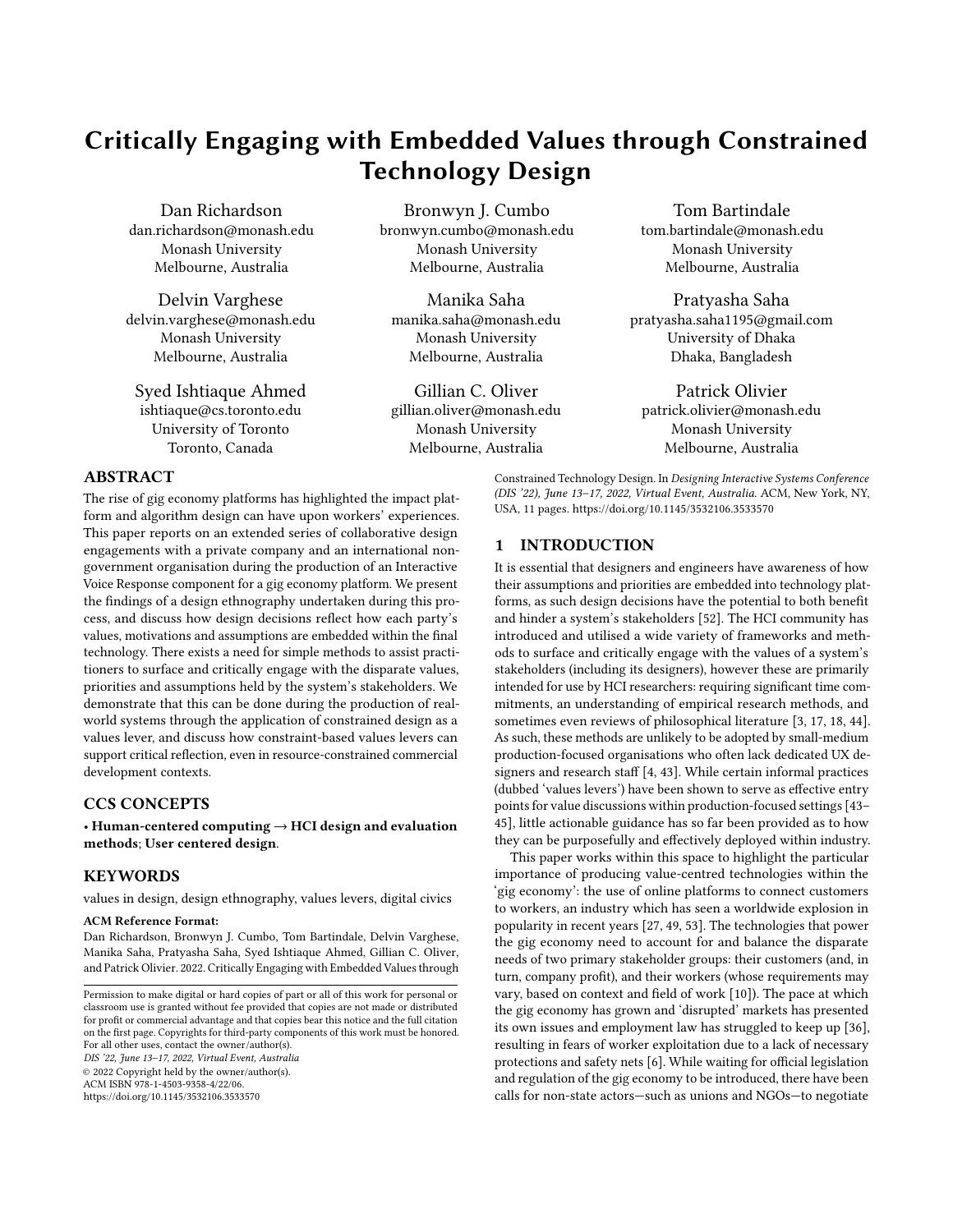However, this study also showed that the introduction of values levers is not a guarantee of worker-centred design: despite extensive dialogue between the parties, our findings showed the final design to still more closely reflect the values of GigCo over NGO or the research team. Examples of issues discussed within design sessions but (as-yet) unimplemented include our concerns relating to the application giving clients the workers' phone numbers, and NGO's suggestion that a client's rating by workers should be accounted for by the worker selection algorithm. While these topics were raised through the IVR design process as points for critical discussion, we argue that the fact that these issues and suggested improvements were not acted upon is a separate issue: likely resulting from GigCo having significantly greater control over the design and implementation than NGO or ourselves. In this case, the constraints acted as tools to reveal what the different stakeholder values were and how they were being prioritised and represented within the design: an opportunity to surface the implicit positions of the designers, even if not all that was surfaced was acted upon.

#### 7 LIMITATIONS AND FUTURE WORK

The intended users of the system, the domestic workers, were not included in the design process. However, as noted, the practices of co-design and stakeholder consultation are often foregone in commercial development settings [\[4,](#page-9-1) [43\]](#page-10-5). We advocate for the inclusion of all stakeholders within participatory design practices—especially those who are most marginalised—but understand that this is rarely the case in practice.

This research project did not set out to evaluate constrained design through the lens of values levers: the constraints and the resulting discussions were identified as values levers after the study's conclusion. As such, the values levers we have identified in this paper were not explicitly engaged with as a tool for reflection by the stakeholders themselves within a formalised process. We aim to continue this research by exploring how constrained design can be utilised to incorporate values-based reflection into ongoing development processes, and how such processes can be designed to support accountability and transparency in contexts where stakeholders hold unequal levels of control and power.

#### 8 CONCLUSION

This paper has reported on the findings of a design ethnography, undertaken with an international NGO and a for-profit gig-economy company in Bangladesh during the design of an IVR component for use with a disadvantaged workforce of domestic workers. We argue that the limited nature of the IVR format acted as a 'values lever': that it introduced a number of constraints which required the stakeholders to make design decisions which prioritised particular qualities within the system, and that discussing these decisions surfaced their values in relation to the project and their assumptions about the workers. We posit that such constraint-based design decisions are present in other technology mediums, and that as values levers they offer opportunities for engagement in critical, values-focused reflection: even in resource constrained development contexts. We argue that such reflection is particularly valuable in projects where parties may have different—even conflicting—agendas (such as between for-profit gig economy companies and their employees),

and that constraints should be considered as values levers during the production of any platforms looking to develop a worker- or user-centred perspective.

# ACKNOWLEDGMENTS

This research was a part of the Participatory Research and Ownership with Technology, Information and Change (PROTIC) II project, funded by the Empowerment Charitable Trust. We thank our participants for making this project possible.

## **REFERENCES**

- <span id="page-9-9"></span>[1] Syed Faiz Ahmed, Pratyasha Saha, and S. M. Taiabul Haque. 2020. Technology Adoption Dynamics of the Press Workers in Bangladesh. In Proceedings of the 3rd ACM SIGCAS Conference on Computing and Sustainable Societies (Ecuador) (COMPASS '20). Association for Computing Machinery, New York, NY, USA, 148–159.<https://doi.org/10.1145/3378393.3402270>
- <span id="page-9-13"></span>[2] Yoko Akama, Sarah Pink, and Annie Fergusson. 2015. Design + Ethnography + Futures: Surrendering in Uncertainty. In Proceedings of the 33rd Annual ACM Conference Extended Abstracts on Human Factors in Computing Systems (Seoul, Republic of Korea) (CHI EA '15). Association for Computing Machinery, New York, NY, USA, 531–542.<https://doi.org/10.1145/2702613.2732499>
- <span id="page-9-0"></span>[3] Taghreed Alshehri, Reuben Kirkham, and Patrick Olivier. 2020. Scenario Co-Creation Cards: A Culturally Sensitive Tool for Eliciting Values. Association for Computing Machinery, New York, NY, USA, 1–14. [https://doi.org/10.1145/](https://doi.org/10.1145/3313831.3376608) [3313831.3376608](https://doi.org/10.1145/3313831.3376608)
- <span id="page-9-1"></span>[4] Carmelo Ardito, Paolo Buono, Danilo Caivano, Maria Francesca Costabile, and Rosa Lanzilotti. 2014. Investigating and promoting UX practice in industry: An experimental study. International Journal of Human-Computer Studies 72, 6 (2014), 542–551.<https://doi.org/10.1016/j.ijhcs.2013.10.004> Interplay between User Experience Evaluation and System Development.
- <span id="page-9-11"></span>[5] Asm Ashraf, Sayed Azad, M MoninoorRoshid, and Fhamida Yasmin. 2019. ILO report on decent work deficits in domestic work in Bangladesh. [https://www.ilo.](https://www.ilo.org/dhaka/Whatwedo/Publications/WCMS_674540/lang--en/index.htm) [org/dhaka/Whatwedo/Publications/WCMS\\_674540/lang--en/index.htm.](https://www.ilo.org/dhaka/Whatwedo/Publications/WCMS_674540/lang--en/index.htm) International Labour Organization (02 2019), 188.
- <span id="page-9-3"></span>[6] Brhmie Balaram, Josie Warden, and Fabian Wallace-Stephens. 2017. Good Gigs: A fairer future for the UK's gig economy - RSA. Report. (Accessed on 08/20/2021).
- <span id="page-9-14"></span>[7] Richard L. Baskerville and Michael D. Myers. 2015. Design ethnography in information systems. Information Systems Journal 25, 1 (2015), 23–46. [https://doi.org/](https://doi.org/10.1111/isj.12055) [10.1111/isj.12055](https://doi.org/10.1111/isj.12055) arXiv[:https://onlinelibrary.wiley.com/doi/pdf/10.1111/isj.12055](https://arxiv.org/abs/https://onlinelibrary.wiley.com/doi/pdf/10.1111/isj.12055)
- <span id="page-9-7"></span>[8] Alan Borning and Michael Muller. 2012. Next Steps for Value Sensitive Design. Association for Computing Machinery, New York, NY, USA, 1125–1134. [https:](https://doi.org/10.1145/2207676.2208560) [//doi.org/10.1145/2207676.2208560](https://doi.org/10.1145/2207676.2208560)
- <span id="page-9-15"></span>[9] Lorenzo Cantoni, Elena Marchiori, Marco Faré, Luca Botturi, and Davide Bolchini. 2009. A Systematic Methodology to Use LEGO Bricks in Web Communication Design. In Proceedings of the 27th ACM International Conference on Design of Communication (Bloomington, Indiana, USA) (SIGDOC '09). Association for Computing Machinery, New York, NY, USA, 187–192. [https:](https://doi.org/10.1145/1621995.1622032) [//doi.org/10.1145/1621995.1622032](https://doi.org/10.1145/1621995.1622032)
- <span id="page-9-2"></span>[10] Juan Carlos Alvarez de la Vega, Marta E. Cecchinato, and John Rooksby. 2021. "Why Lose Control?" A Study of Freelancers' Experiences with Gig Economy Platforms. Association for Computing Machinery, New York, NY, USA. [https:](https://doi.org/10.1145/3411764.3445305) [//doi.org/10.1145/3411764.3445305](https://doi.org/10.1145/3411764.3445305)
- <span id="page-9-6"></span>[11] Shruthi Sai Chivukula, Chris Rhys Watkins, Rhea Manocha, Jingle Chen, and Colin M. Gray. 2020. Dimensions of UX Practice That Shape Ethical Awareness. Association for Computing Machinery, New York, NY, USA, 1–13. [https://doi.](https://doi.org/10.1145/3313831.3376459) [org/10.1145/3313831.3376459](https://doi.org/10.1145/3313831.3376459)
- <span id="page-9-4"></span>[12] Michael Ann DeVito, Ashley Marie Walker, and Julia R. Fernandez. 2021. Values (Mis)Alignment: Exploring Tensions Between Platform and LGBTQ+ Community Design Values. 5, CSCW1, Article 88 (April 2021), 27 pages. [https://doi.org/10.](https://doi.org/10.1145/3449162) [1145/3449162](https://doi.org/10.1145/3449162)
- <span id="page-9-10"></span>[13] Domestic Workers' Rights Network Bangladesh (DWRN). 2011. Activities and Achievement Report, Period: December 2006-June 2011. Report.<br>[14] Fairwork. 2021. Meet the team leading the implement
- <span id="page-9-8"></span>Meet the team leading the implementation of Fairwork in Bangladesh. [https://fair.work/en/fw/blog/meet-the-team-leading-the](https://fair.work/en/fw/blog/meet-the-team-leading-the-implementation-of-fairwork-in-bangladesh)[implementation-of-fairwork-in-bangladesh.](https://fair.work/en/fw/blog/meet-the-team-leading-the-implementation-of-fairwork-in-bangladesh) (Accessed on 08/20/2021).
- <span id="page-9-12"></span>[15] Md Gofran Faroqi. 2019. The Role of Telecentre in Developing Entrepreneurship: A Case Study on Union Digital Centres in Bangladesh. In Proceedings of the 12th International Conference on Theory and Practice of Electronic Governance (Melbourne, VIC, Australia) (ICEGOV2019). Association for Computing Machinery, New York, NY, USA, 446–456.<https://doi.org/10.1145/3326365.3326424>
- <span id="page-9-5"></span>[16] Erik Fisher. 2007. Ethnographic invention: Probing the capacity of laboratory decisions. NanoEthics 1, 2 (2007), 155–165.